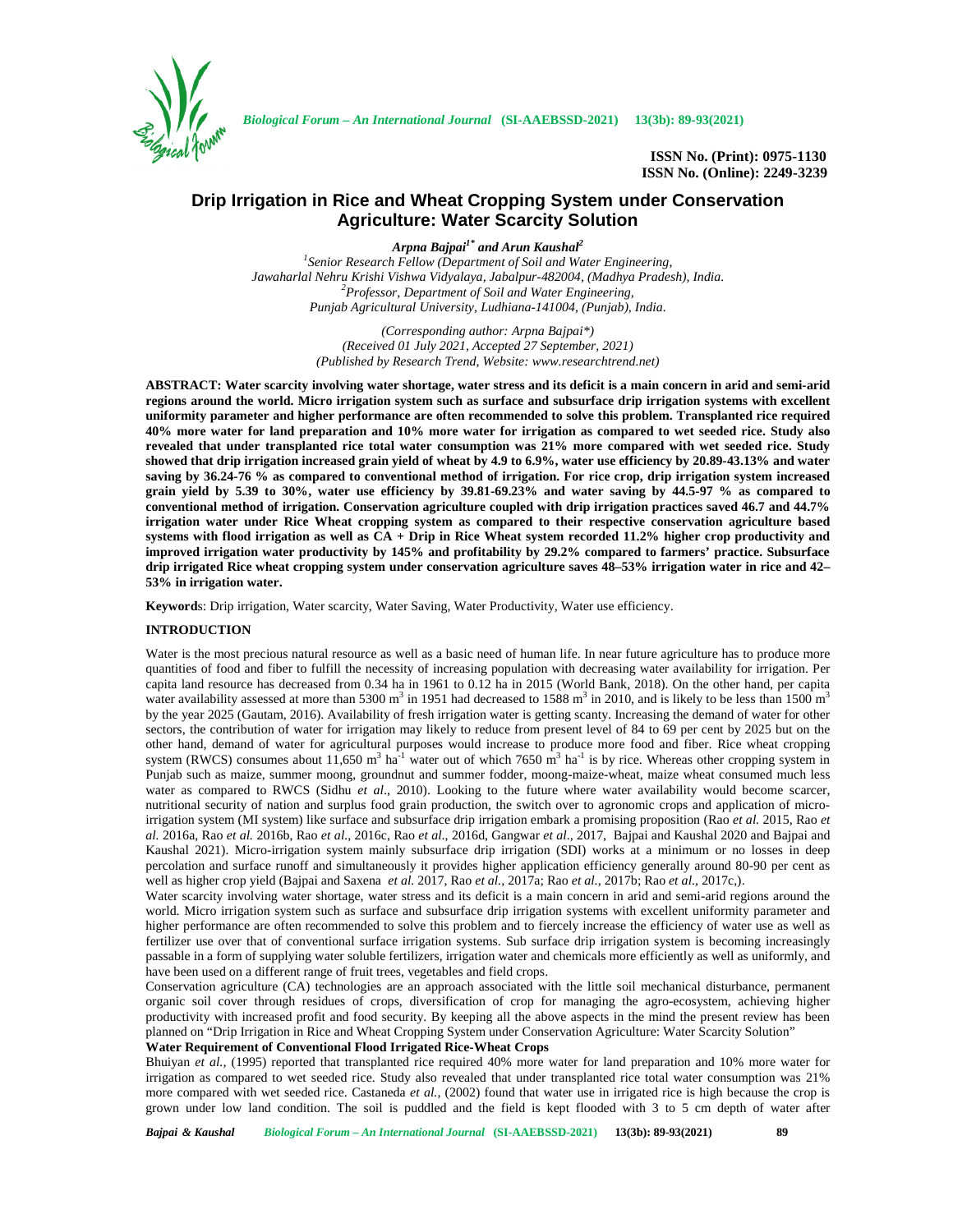transplanting until 10 days before harvest. Because of continuous presence of ponded water, there is a huge loss of water by evaporation seepage and percolation out of root zone.

Irrigation management effects on yield and water productivity of rice was studied by Cabangon *et al.,* (2005). Research consisted of three crop establishment methods i.e. Dry seeded rice (DSR), wet seeded rice (WSR) and transplanting rice (TPR) and three irrigation techniques like continue flooding, alternate wetting and drying and flush irrigation. Lowest yield and water productivity (5 t/ha, 1.5 kg/m<sup>3</sup>) was observed under continues flooding method. Study also revealed that DSR had significantly less irrigation water and higher water productivity than WSR and TPR as no need for maintaining standing water for about 20 days after transplanting.

Growth and yield of rice cultivars under various methods were studied by Gill *et al.,* (2006). Lowest water productivity was observed under transplanted rice 0.29 and 0.39 kg m<sup>-3</sup> whereas water productivity ranged between 0.4 and 0.46 kg grain m<sup>-3</sup> under direct seeded rice.

Shao *et al.* (2009) observed that water use of wheat under limited water supply had range of 330-340 mm, 470-520 mm, 340-390 mm, 310-330 mm, 390- 440 mm in year of 2002-03, 2003-04, 2004-05, 2005-06 and 2006-07 respectively. Karrou *et al.,* (2012) reported that 6330 m<sup>3</sup>/ha water applied under famers practice (conventional irrigation) irrigated wheat.

The rice–wheat crop rotation (RWCS) has led to a manifold increase in irrigation water demand. RWCS consumes about 11,650  $m<sup>3</sup>$  ha<sup>-1</sup> water out of which 7650  $m<sup>3</sup>$  ha<sup>-1</sup> is by rice. Whereas other cropping system in Punjab such as maize, summer moong, groundnut and summer fodder, moong-maize-wheat, maize wheat consumed much less water as compared to RWCS (Sidhu *et al.* 2010). Due to the large amount of water required in Punjab for rice wheat cropping system under surface method of irrigation, excessive groundwater pumpage has occurred, and has led to a long-term groundwater decline of 41.6 cm/yr (Jalota *et al.,* 2018).Sharma *et al.* (2018) reported total irrigation water applied (cm) in border irrigated wheat was 45 cm. Study also revealed that grain yield and water productivity under border irrigation were 16.22% and 30.76% lower than pressurized sprinkler method. **Rice Wheat Cropping System under Conservation Agriculture**

Singh *et al.*, (2009) conducted a research on nitrogen and residue management effects on agronomic productivity and nitrogen use efficiency in rice–wheat system in Indian Punjab. The three years study revealed that in sandy loam, 7% higher wheat yield was obtained with straw mulch zero- till as compared to residues burnt zero- till which was at par with straw burnt conventional till. For silt loam, 4.4% higher wheat yield was obtained with straw mulch- zero- till as compared to straw incorporated conventional till, which was at par with straw burnt- conventional till. It was concluded that soil organic carbon was increased by recycling of crop residue (incorporation and surface mulch) compared with straw burning.

Gathala *et al.,* (2011) reported zero tillage rice on flat bed yielded 15% lower than conventional practice of puddling and transplanting but yielded 48% higher than direct seeded on raised bed. Whereas wheat yielded 18% higher with zero tillage compared to conventional-tillage. Water productivity of rice was highest  $(0.36 \text{ kg grain m}^{-3})$  in puddling and transplanting with mid-season alternate wetting and drying and lowest (0.17 kg grain m<sup>-3</sup>) in direct-seeding on permanent raised beds. The effect of rice straw mulch on soil evaporation of irrigated wheat in Punjab was studied by Singh *et al.* (2011). Evaporation was lowered by 35 and 40 mm under mulched condition over the crop growth season in high and low rainfall years, respectively.

Crop establishment, tillage and water management technologies on crop and water productivity of rice cultivars were studied by Kumar *et al.* (2012). Study revealed that grain yield in conventional puddled transplanting was higher as compared to, unpuddled transplanting, reduced-till transplanting, and direct-seeding systems. The dry-direct seeding of rice crop had a savings in labor and machine use. It was also observed that zero-tillage transplanted and reduced till dry-direct-seeded rice had a higher net return than the conventional and unpuddled system.

Effects of tillage and crop establishment methods, crop residues, and nitrogen levels on wheat productivity for rice-wheat cropping system were studied by Sah *et al.* (2014). Study revealed that zero tillage wheat produced significantly higher grain yield (2616.5 kg ha<sup>-1</sup>), saved 10.4 % energy input, enhancing 25.2 % energy use efficiency and increased 12.4 % energy output as compared to conventional tillage. Study also revealed that residue retention increased 4 % grain yield over residue removal. Research suggested that zero-till wheat with 40-cm residue retention and 100 kg N ha<sup>-1</sup> application was best for Tarai region of Nepal.

Performance of crop residue management in crop productivity of rice-wheat cropping system was studied by Nandan *et al.* (2018). Study revealed that continuous residues retention significantly improves the grain yield of rice and wheat crops. For rice 9.4-9.7 per cent while for wheat 4.6- 9.3 per cent higher grain yield were grasped with retention of crop residue.

**Drip Irrigation in Rice and Wheat Cropping System: Water Scarcity Solution**

Water use efficiency of winter wheat under drip irrigation system was studied by Kamilov *et al.,* (2004). Study showed that drip irrigation increased grain yield of winter wheat by 4.9 to 6.9% as compared to furrow irrigation which was scheduled at 70-80- 70% of field capacity. Higher water use efficiency was observed under drip irrigated wheat  $(1.62 \text{ kg m}^3)$  as compared to the furrow irrigation (1.34 kg m<sup>-3</sup>) with same irrigation schedule. Liao *et al.*, (2008) reported 36.24 % of water saving in drip irrigation as compared to conventional irrigation.

Influence of drip fertigation on growth and yield of rice was studied by Govindan and Grace (2012). Study reported that 5.51– 5.68 and  $4.95-5.08$  t ha<sup>-1</sup> grain yield with 822-1027 and 591-757 mm of water were observed under drip irrigation system at 150% and 100% PE (Potential evaporation) respectively and water use efficiency 6.93–8.25 kg  $ha^{-1}$  mm<sup>-1</sup> was observed under drip irrigation at 100 % PE and 100% fertigation.

Water use efficiency (WUE) and performance of rice under drip irrigation was studied by Haibing *et al.,* (2013). Highest WUE was found in drip irrigation treatment, which was 1.52–2.12 times higher than conventional flood irrigation treatment. Wang *et al.* (2013) studied effect of irrigation water application in drip irrigated wheat on its yield. Highest wheat yield of 6388 Kg ha<sup>-1</sup> and water use efficiency of 15.21 kg mm ha<sup>-1</sup> was observed under 375 mm of irrigation water application. Mahapatra (2015) reported that drip irrigated rice under mulched condition with dripline spacing of 50 cm and emitter spacing of 30 cm with emitter discharge rate of 1.3 lph at 10% soil moisture depletion level increased yield by 42% and saved 41% irrigation water as compared with conventional flood irrigation system.

Response of rainfed rice supplemented with drip and surface irrigation was studied by Panigrahi *et al.* (2015). Grain yield of 4.27, 4.39 and 3.92 t/ha was observed with 100%, 125% and 75% of ETc (Crop Evapotranspiration) in drip irrigation treatments respectively, whereas it was 4.48 t/ha with puddled transplanted rice, but maximum irrigation water use efficiency was obtained at 100% ETc. (0.604 kg m<sup>-3</sup>) under drip irrigation as compared to conventional method (0.432 kg m<sup>-3</sup>). The grain yield of dripirrigated rice was 26% higher than rain-fed rice.

*Bajpai & Kaushal Biological Forum – An International Journal* **(SI-AAEBSSD-2021) 13(3b): 89-93(2021) 90**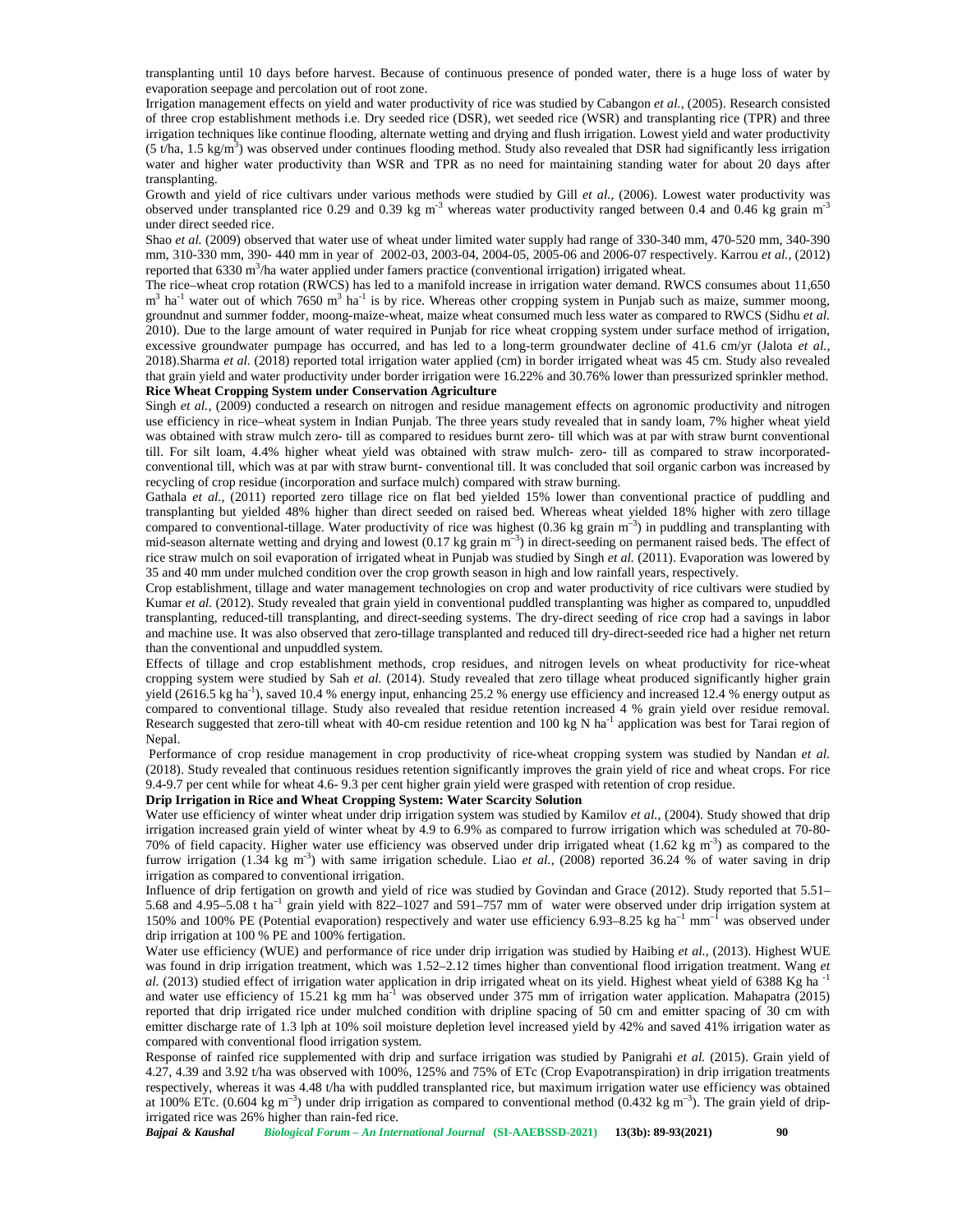Sonit *et al.* (2015) reported 62 % of water saving under drip irrigated rice as compared with conventional flood irrigation system with dripline spacing of 45 cm and emitter spacing of 50 cm with emitter discharge rate of 4.0 lph. Paired row planting for paddy cultivation under drip irrigation system was studied by Tajane *et al.,* (2016). Results of the study revealed that paired row plating with inline drip irrigation system with lateral spacing of 90 cm, emitter spacing of 40 cm and 2 lph emitter discharge rate produced 30 % more grain yield and 97% water saving over surface irrigation method.

Performance of drip-irrigated dry-seeded rice (var. 'PR-115') in South Asia was studied by Sharda *et al.,* 2017. Study consisted of four irrigation regimes and three nitrogen levels. Higher grain yield and water use efficiency  $(7.34-8.01 \text{ t} \text{ ha}^{-1}$  with 860 mm of water applied,  $0.81-0.88$  kg m<sup>-3</sup>) was observed under drip irrigation at  $1.5 \times$  Epan as compared to flood irrigation (6.63–7.60 tonne ha<sup>-1</sup> with 1455 mm water applied, 0.42–0.52 kg m<sup>-3</sup>). Water saving of 40–42% was reported under drip irrigation over flood irrigation.

Bansal *et al.,* (2018) conducted a research on drip irrigation in rice (PR 126) for higher productivity and profitability in Haryana. Experiment consisted of three different irrigation methods viz. drip, sprinkler and flood irrigation. Highest grain yield and water use efficiency (6950 kg ha<sup>-1</sup>, 17.1 kg ha mm<sup>-1</sup>) were observed under drip irrigation method compared to flood irrigation (6225 kg ha-1 , 11.5 kg ha mm-1 ).

Sarkar *et al.*, (2018) studied the effect of drip irrigation on yield and water saving of summer rice cultivation. Grain yield of 3.10 t/ha was observed under drip irrigation with 57 % water saving over conventional irrigation system whose yield was only 2.29 t/ha. Umair *et al.,* (2019) conducted a research on water-saving potential of subsurface drip irrigation for wheat. Study reported that subsurface drip irrigation reduced ET by 26% compared to conventional flood irrigation system, and 15% compared to surface drip irrigation.

Graphical representation of irrigation water applied for rice crop under drip and flood irrigation system in different soil texture is shown in Fig. 1.



**Fig. 1.** Irrigation water applied for rice crop under drip and flood irrigation system for different soil texture Drip Irrigation System under Conservation Agriculture.

Effect of conservation tillage on growth, productivity of drip irrigated rice was studied by Kumar *et al.,* (2016). Study consisted of four methods of irrigation i.e. Sprinkler, drip, chaplin drip and flood irrigation under reduced and zero tillage practices. Study reported that maximum consumption of water under flood irrigation i.e. 470 mm/ha which was significantly higher than other micro irrigation system (drip irrigation 211 mm/ha). Impacts of conservation agriculture with a drip irrigation system on water management were studied by Assefa *et al.,* (2018). Study revealed that evapotranspiration and surface runoff were found to decrease significantly under conservation agriculture (CA) by up to 49% and 62%, respectively as compared to conventional tillage (CT). Study also revealed that requirement of irrigation water reduced under CA by about 14–35% for various crops. CA coupled with drip irrigation was found to be a promising approach as efficient water saving technology and has substantial potential to sustain and intensify crop production in the region.

Sub-surface drip fertigation with conservation agriculture (CA) in a rice-wheat system was studied by Sidhu *et al.,* (2019). Experiment consisted of two drip laterals spacing i.e. 33.75 cm or 67.5 cm with installation depths of 0, 15 or 20 cm and compared with conventional and zero tillage (ZT) based flood-irrigated rice wheat (RW) systems. Study revealed that grain yield and irrigation water input in rice and wheat were similar under different sub surface drip fertigation treatments (SSDF). Irrigation water savings observed 48–53% in rice and 42–53% in wheat under combination of SSDF and CA compared to flood irrigation system. Conservation agriculture coupled with drip irrigation (CA + Drip) practices saved 46.7 and 44.7% irrigation water under Rice Wheat and Maize Wheat cropping systems compared to their respective CA-based systems with flood irrigation as well as CA + Drip in Rice Wheat system recorded 11.2% higher crop productivity and improved irrigation water productivity by 145% and profitability by 29.2% compared to farmers' practice (Jat *et al.,* 2019).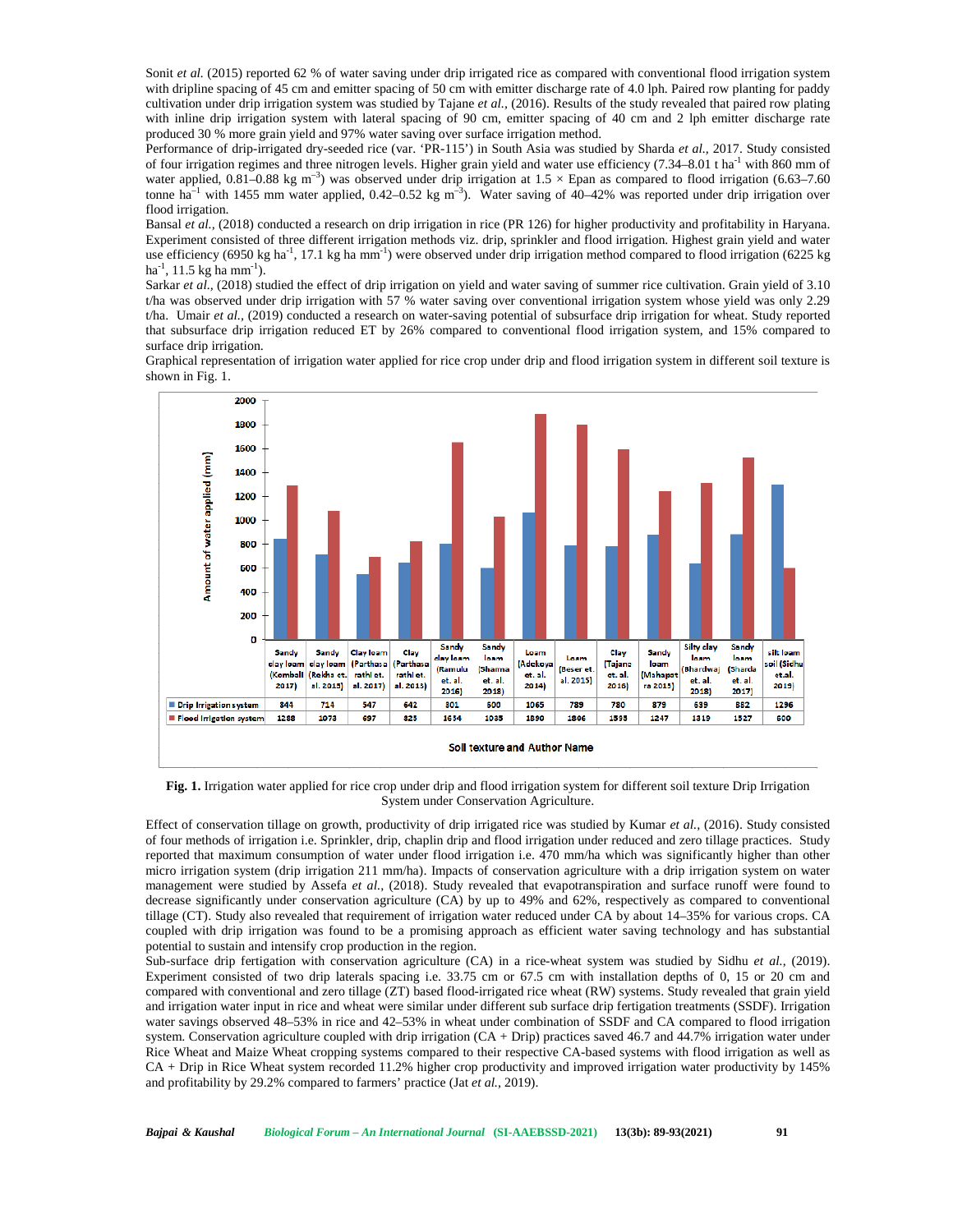#### **CONCLUSIONS**

Looking to the future where water availability would become scarcer, nutritional security of nation and surplus food grain production, switch over to agronomic crops like wheat and rice and adaptation of micro-irrigation system like surface and subsurface drip irrigation under conservation agriculture embark a promising proposition.Puddled transplanted rice required 35 to 40% more irrigation water than no-tillage direct seeded rice. As well as direct seeded rice had significantly higher water productivity than wet seeded rice and puddled transplanted rice as no need for maintaining standing water for about 20 days after transplanting. Subsurface drip irrigated Rice wheat cropping system under conservation agriculture saves 48–53% irrigation water in rice and 42–53% in irrigation water.

**Acknowledgement:** Authors fully acknowledge Punjab Agricultural University (PAU), Ludhiana and Borlaug Institute for South Asia (BISA), Ludhiana, Punjab for providing the necessary support to carried out this research study. **Conflicts of Interest.** None.

#### **REFERENCES**

- Assefa, T., Jha, M., Reyes, M., &Worqlul, A. W. (2018). Modelling the impacts of conservation agriculture with a drip irrigation system on the hydrology and water management in sub-saharanafrica. *Sustainability, 10*: 2-19.
- Bajpai, A. & Kaushal, A. (2020). Soil moisture distribution pattern under trickle irrigation: a review. Water supply, *Water science and technology, 20*: 761-772.
- Bajpai, A., & Saxena, C. K. (2017). Temporal variability of hydraulic performance in drip irrigated banana field. Research on Crop, *18*(1): 66-71.
- Bajpai, A., & Kaushal, A. (2021). Nitrate distribution pattern under conventional and trickle irrigation system. *International Journal Agric. Sci*., *17*(1): 685-689.
- Bansal, R., Sharma, N., Soman, P., Singh, S., Bhardwaj, A. K., Pandiaraj, T. & Bhardwaj, R. K. (2018). On-farm drip irrigation in rice for higher productivity and profitability in Haryana, India. *International Journal of Current Microbiology and Applied Science, 7*: 506-512.
- Bhuiyan, S. I., Sattar, M. A. & Tabbal, D. F. (1995). Wet seeded rice: water use efficiency, productivity, and constraints to wider adoption*.* In: Moody K (ed) Constraints, Opportunities and Innovations for Wet Seeded Rice Pp 143 – 55. IRRI, Los Banos, Philippines.
- Cabangon, R., Lu, G., Tuong, T. P., Bouman, B. A., Feng, Y. & Zhichuan, Z. (2005). Irrigation management effects on yield and water productivity of inbred and aerobic rice varieties in Kaifeng. In: Zhengzhou S (ed). International Yellow River ForumPp 1-19. Zengzhou, China.
- Castaneda, A. R., Bouman, B. A., Peng, S. & Visperas, R. M. (2002). The potential of aerobic rice to reduce water use in waterscarce irrigated lowlands in the tropics. In: Bouman B M, Hengsdijk H, Hardy B, Bindraban P S, Tuong T P and Ladha J K (ed) Water-wise rice production. Pp 165-74. International Rice Research Institute, Metro Manila, Philippines.
- Gangwar, S., Bajpai, A., Rao, K. V. R., Chourasia, L., & Kumar, S. (2017). Effect of Duration of Plastic Mulch on potato (solanum tuberosum l.) growth and yield under Drip Irrigation. *The Bioscan., 12*(1): 527-530.
- Gathala, M. K., Ladha, J. K., Kumar, V., Saharawat, Y., Kumar, V., Sharma, P. K., Sharma, S., & Pathak, H. (2011). Tillage and crop establishent affects sustainability of south asian rice–wheat system. *Agron. J., 103:* 961–971.
- Gautam, H. R. (2016). Water availability crisis and ways to check the depletion. Yojana web exclusive yojana archives. *[http://www.yojana.gov.in/publicaccount\\_2016](http://www.yojana.gov.in/publicaccount_2016)* (accessed September 2018).
- Gill, M. S., Kumar, A. & Kumar, P. (2006). Growth and yield of rice (*Oryza sativa*) cultivars under various methods and times of sowing. *Indian Journal of Agronomy, 51*: 123-27.
- Govindan, R. & Grace, T. M. (2012). Influence of drip fertigation on growth and yield of rice varieties (*Oryza sativa* L). *Madras Agric. J., 99*: 244–47.
- Haibing, He., Fuyu, M., Yang, R., Chen, L., Jia, B., Cui, J., Fan, H., Wang, X. & Li, L. (2013). Rice performance and water use efficiency under plastic mulching with drip irrigation. *Plos One, 8*: 1-15.
- Jat, H. S., Sharma, P. C., Datta, A., Choudhary, M., Kakraliya, S. K., Singh, Y., Sidhu, H. S., Gerard, B. and Jat, M. L. (2019). Re-designing irrigated intensive cereal systems through bundling precision agronomic innovations for transitioning towards agricultural sustainability in North-West India. *Sci. Rep., 9*: 1-14.
- Kamilov, B., Evett, S., Ibragimov, N., Bezborodov, G., Esanbekov, Y. &Lamers, J. (2004). Water use of winter wheat for two irrigation and scheduling methods in Uzbekistan. Uzbekistan National Cotton Growing Research Institute, poster presentation.
- Karrou, M., Oweis, T., Enein, R. A., & Sherif, M. (2012). Yield and water productivity of maize and wheat under deficit and raised bed irrigation practices in Egypt. *Afr. J. Agric. Res., 7*: 1755-60.
- Kumar, S., Singh, O. M., Naresh, R. K., Sarita & Singh, S. P. (2012). Crop establishment, tillage and water Management technologies on crop and water productivity of rice cultivars in western Uttar Pradesh. *Indian Journal of Plant Science, 1*: 61-68.
- Kumar, R., Singh, S. P., Kumar, V., Mishra, A., Kumar, R., Kumar, P. & Dwivedi, A. (2016). Monitoring of soil properties and crop performance under different micro irrigation systems and tillage methods in direct seeded rice. *Green Farming, 5*: 1143-1147.
- Liao, L., Zhang, L. & Bengtsson, L. (2008). Soil moisture variation and water consumption of spring wheat and their effects on crop yield under drip irrigation. *Irrigation Drainage System, 22*: 253–270.
- Mahapatra, D. (2015). Effect of micro irrigation practices on yield and yield attributes of rice grown under SRI method. M.Tech Thesis, Orissa University of Agriculture and Technology, Bhubaneswar, Odisha.
- Nandan, R., Singh, V., Singh, S. S., Hazra, K. K. & Nath, C. P. (2018). Performance of crop residue Management with different tillage and crop establishment practices on weed flora and crop productivity in rice-wheat cropping system of eastern Indo-Gangeticplains. *J. Crop Weed, 14*: 65-71*.*
- Panigrahi, P., Rautaray, S. K., Panda, R. K., Thakur, A. K. & Raichaudhuri, S. (2015). Response of rain-fed rice to supplemental irrigation with drip and surface irrigation methods in eastern India. *International Journal of Tropical Agriculture, 33*: 971-975.
- Rao, K. V. R., Gangwar, S., Bajpai, A., Chourasis, L., Keshari R., and Soni, K. (2016 a). Performance of pea under different irrigation systems. *Legume Research, 40*(3) : 1-3
- Rao, K. V. R., Gangwar, S., Keshri, R., Chourasia, L., Bajpai, A. & Soni, K. (2017a). Effects of drip irrigation system for enhancing rice (*oryza sativa* L.) yield under system of rice intensification management. *Applied ecology and environmental Research, 15*(4): 487-495.
- Rao, K.V.R., Bajpai A., Gangwar, S., Chourasia, L., & Soni, K. (2016b). Maximising water productivity of wheat crop by adopting drip irrigation. *Research on Crop, 17*(1): 163-168.
- Rao, K.V.R., Bajpai A., Gangwar, S., Chourasia, L., & Soni, K. (2017c). Influence of growth, yield and quality of guava (*Psidium guajava* L.) by drip irrigation and fertigation*. International Journal of Applied and Natural Science, 9*(1): 642-645.
- Rao, K.V.R., Bajpai, A., Gangwar, S., Chourasia, L., & Soni, K. (2017b). Effect of Mulching on Growth, Yield and Economics of Watermelon (*Citrullus lanatus* Thunb). *Environment and Ecology, 35*(3D): 2437-2441.
- Rao, K.V.R., Gangwar, S., Bajpai, A., Chourasia, L. & Soni, K. (2016d). Tapak and parampariksichaipaddhtidwaradhan ki fasal ka aarthik mulyaankan *Bhartiya Krishi Anusandhan Patrika, 31*(3): 177-180.